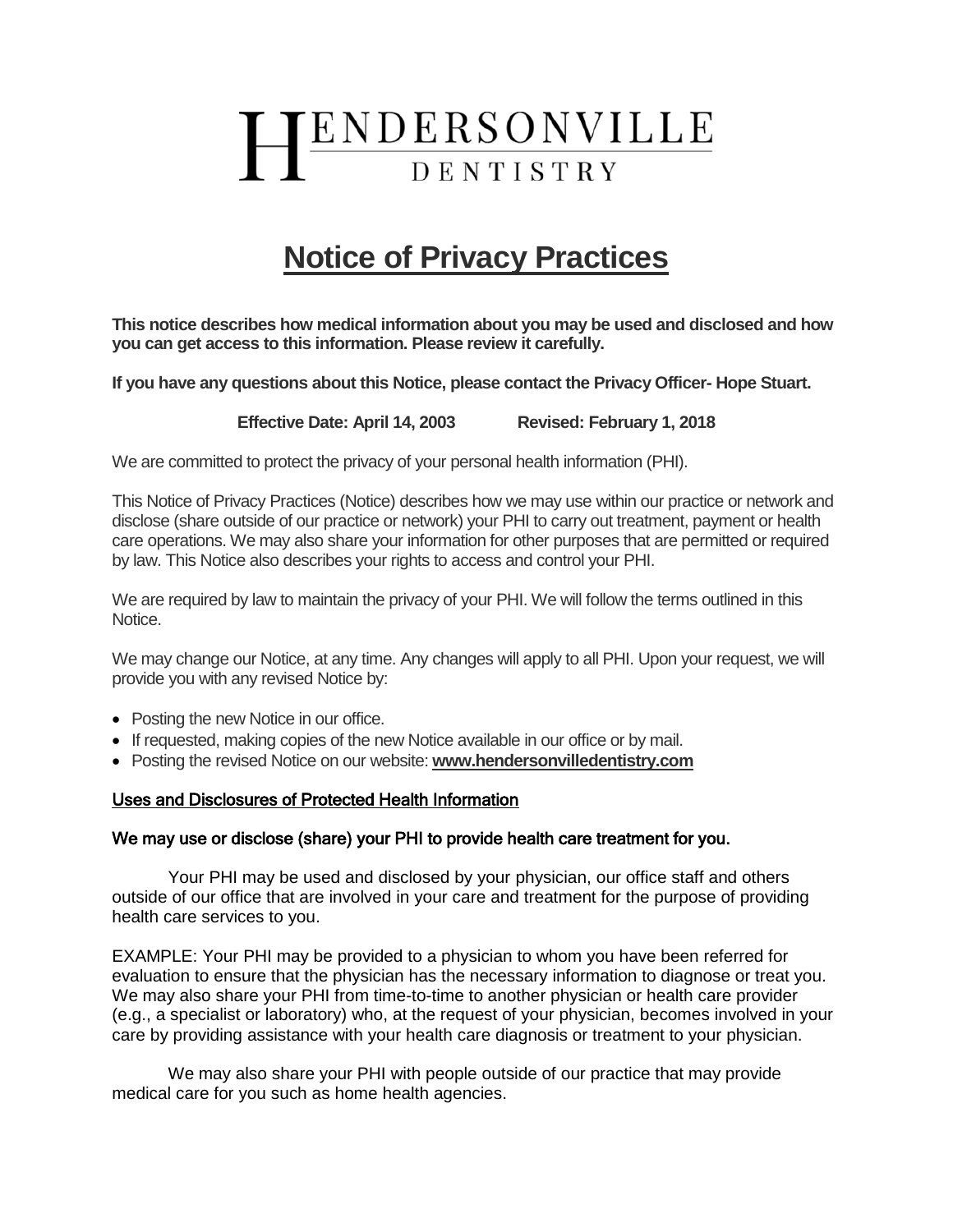**We may use and disclose your PHI to obtain payment for services. We may provide your PHI to others in order to bill or collect payment for services. There may be services for which we share information with your health plan to determine if the service will be paid for.**

PHI may be shared with the following:

- Billing companies
- Insurance companies, health plans
- Government agencies in order to assist with qualification of benefits
- Collection agencies

EXAMPLE: You are seen at our practice for a procedure. We will need to provide a listing of services such as x-rays to your insurance company so that we can get paid for the procedure. We may at times contact your health care plan to receive approval PRIOR to performing certain procedures to ensure the services will be paid for. This will require sharing of your PHI.

# **We may use or disclose, as-needed, your PHI in order to support the business activities of this practice which are called health care operations.**

# EXAMPLES:

- Training students, other health care providers, or ancillary staff such as billing personnel to help them learn or improve their skills.
- Quality improvement processes which look at delivery of health care and for improvement in processes which will provide safer, more effective care for you.
- Use of information to assist in resolving problems or complaints within the practice.

# **We may use and disclosure your PHI in other situations without your permission:**

- If required by law: The use or disclosure will be made in compliance with the law and will be limited to the relevant requirements of the law. For example, we may be required to report gunshot wounds or suspected abuse or neglect.
- Public health activities: The disclosure will be made for the purpose of controlling disease, injury or disability and only to public health authorities permitted by law to collect or receive information. We may also notify individuals who may have been exposed to a disease or may be at risk of contracting or spreading a disease or condition.
- Health oversight agencies: We may disclose protected health information to a health oversight agency for activities authorized by law, such as audits, investigations, and inspections. Oversight agencies seeking this information include government agencies that oversee the health care system, government benefit programs, other government regulatory programs and civil rights laws.
- Legal proceedings: To assist in any legal proceeding or in response to a court order, in certain conditions in response to a subpoena, or other lawful process.
- Police or other law enforcement purposes: The release of PHI will meet all applicable legal requirements for release.
- Coroners, funeral directors: We may disclose protected health information to a coroner or medical examiner for identification purposes, determining cause of death or for the coroner or medical examiner to perform other duties authorized by law.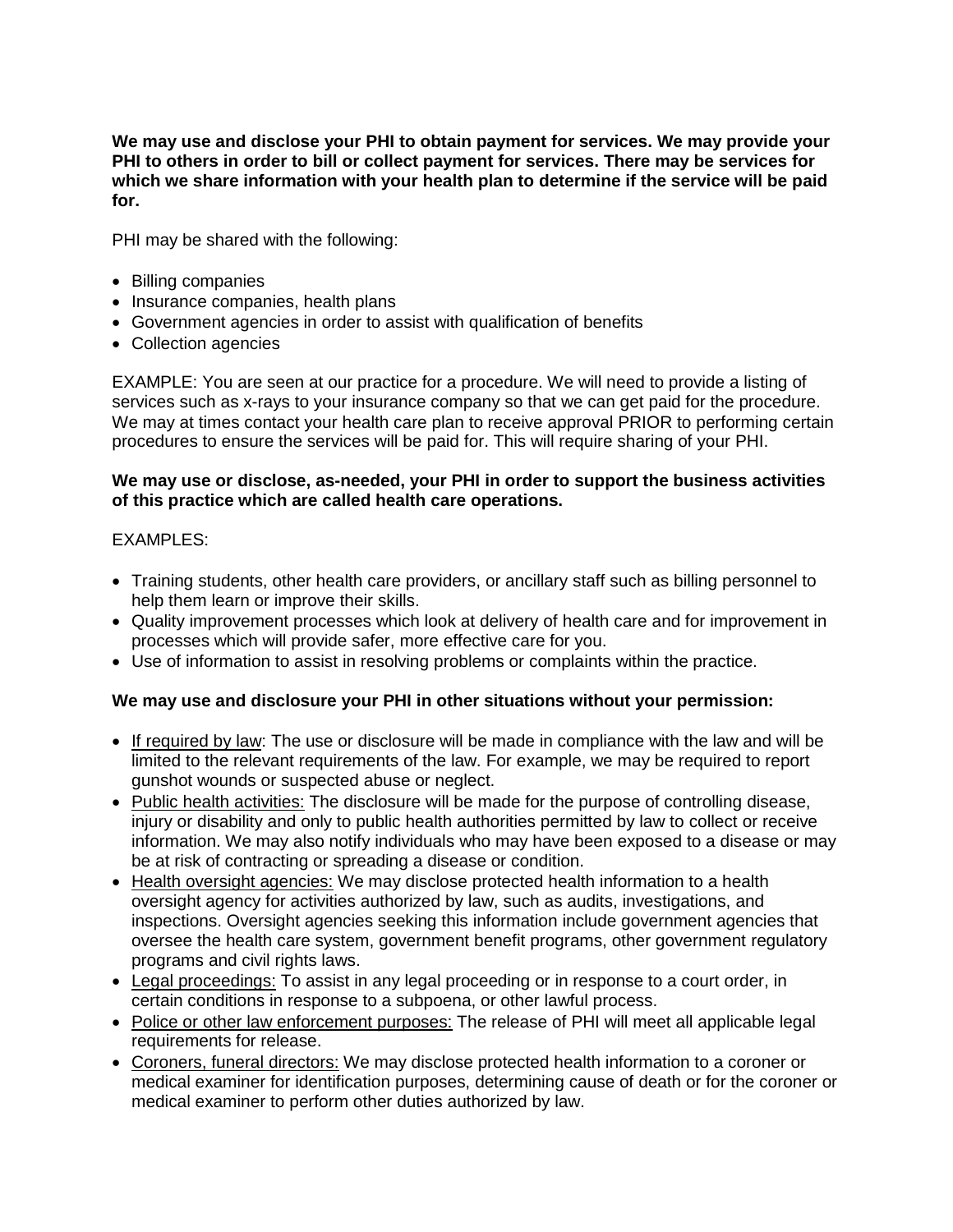- Medical research: We may disclose your protected health information to researchers when their research has been approved by an institutional review board that has reviewed the research proposal and established protocols to ensure the privacy of your protected health information.
- Special government purposes: Information may be shared for national security purposes, or if you are a member of the military, to the military under limited circumstances.
- Correctional institutions: Information may be shared if you are an inmate or under custody of law which is necessary for your health or the health and safety of other individuals.
- Workers' Compensation: Your protected health information may be disclosed by us as authorized to comply with workers' compensation laws and other similar legally-established programs.

# **Other uses and disclosures of your health information**

Business Associates: Some services are provided through the use of contracted entities called "business associates". We will always release only the minimum amount of PHI necessary so that the business associate can perform the identified services. We require the business associate(s) to appropriately safeguard your information. Example of business associates include billing companies or transcription services.

Health Information Exchange: We may make your health information available electronically to other healthcare providers outside of our facility who are involved in your care.

Fundraising activities: We may contact you in an effort to raise money. You may opt out of receiving such communications.

Treatment alternatives: We may provide you notice of treatment options or other health related services that may improve your overall health.

Appointment reminders: We may contact you as a reminder about upcoming appointments or treatment.

# **We may use or disclose your PHI in the following situations UNLESS you object.**

- We may share your information with friends or family members, or other persons directly identified by your at the level they are involved in your care or payment of services. If you are not present or able to agree/object, the healthcare provider using professional judgment will determine if it is in your best interest to share the information. For example, we may discuss post procedure instructions with the person who drove you to the facility unless you tell us specifically not to share the information.
- We may use or disclose PHI to notify or assist in notifying a family member, personal representative or any other person that is responsible for your care of your location, general condition or death.
- We may use or disclose your protected health information to an authorized public or private entity to assist in disaster relief efforts.

# **The following uses and disclosures of PHI require your written authorization:**

- Marketing
- Disclosures of for any purposes which require the sale of your information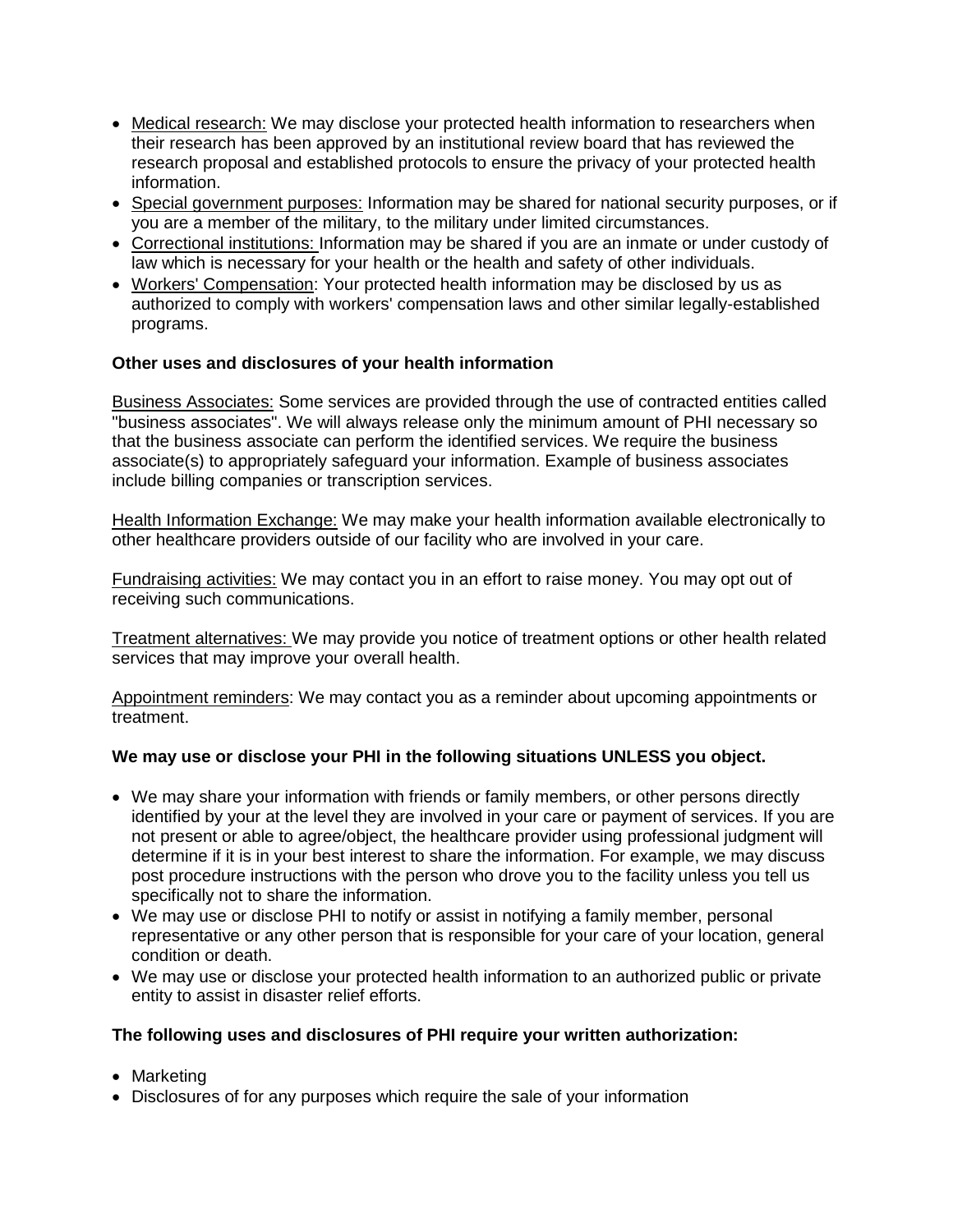• Release of psychotherapy notes: Psychotherapy notes are notes by a mental health professional for the purpose of documenting a conversation during a private session. This session could be with an individual or with a group. These notes are kept separate from the rest of the medial record and do not include: medications and how they affect you, start and stop time of counseling sessions, types of treatments provided, results of tests, diagnosis, treatment plan, symptoms, prognosis.

#### All other uses and disclosures not recorded in this Notice will require a written authorization from you or your personal representative.

Written authorization simply explains how you want your information used and disclosed. Your written authorization may be revoked at any time, in writing. Except to the extent that your doctor or this practice has used or released information based on the direction provided in the authorization, no further use or disclosure will occur.

# **Your Privacy Rights**

You have certain rights related to your protected health information. All requests to exercise your rights must be made in writing. Written requests may be forwarded to our Privacy Officer, Kelsey Slusser.

# **You have the right to see and obtain a copy of your protected health information.**

This means you may inspect and obtain a copy of protected health information about you that is contained in a designated record set for as long as we maintain the protected health information. If requested, we will provide you a copy of your records in an electronic format. There are some exceptions to records which may be copied and the request may be denied. We may charge you a reasonable cost-based fee for a copy of records.

#### **You have the right to request a restriction of your PHI.**

You may request for this practice not to use or disclose any part of your protected health information for the purposes of treatment, payment or healthcare operations. We are not required to agree with these requests. If we agree to a restriction request, we will honor the restriction request unless the information is needed to provide emergency treatment.

**There is one exception:** we must accept a restriction request to restrict disclosure of information to a health plan if you pay out of pocket in full for a service or product unless it is otherwise required by law.

# **You have the right to request for us to communicate in different ways or in different locations.**

We will agree to reasonable requests. We may also request alternative address or other method of contact such as mailing information to a post office box. We will not ask for an explanation from you about the request.

#### **You may have the right to request an amendment of your health information.**

You may request an amendment of your health information if you feel that the information is not correct along with an explanation of the reason for the request. In certain cases, we may deny